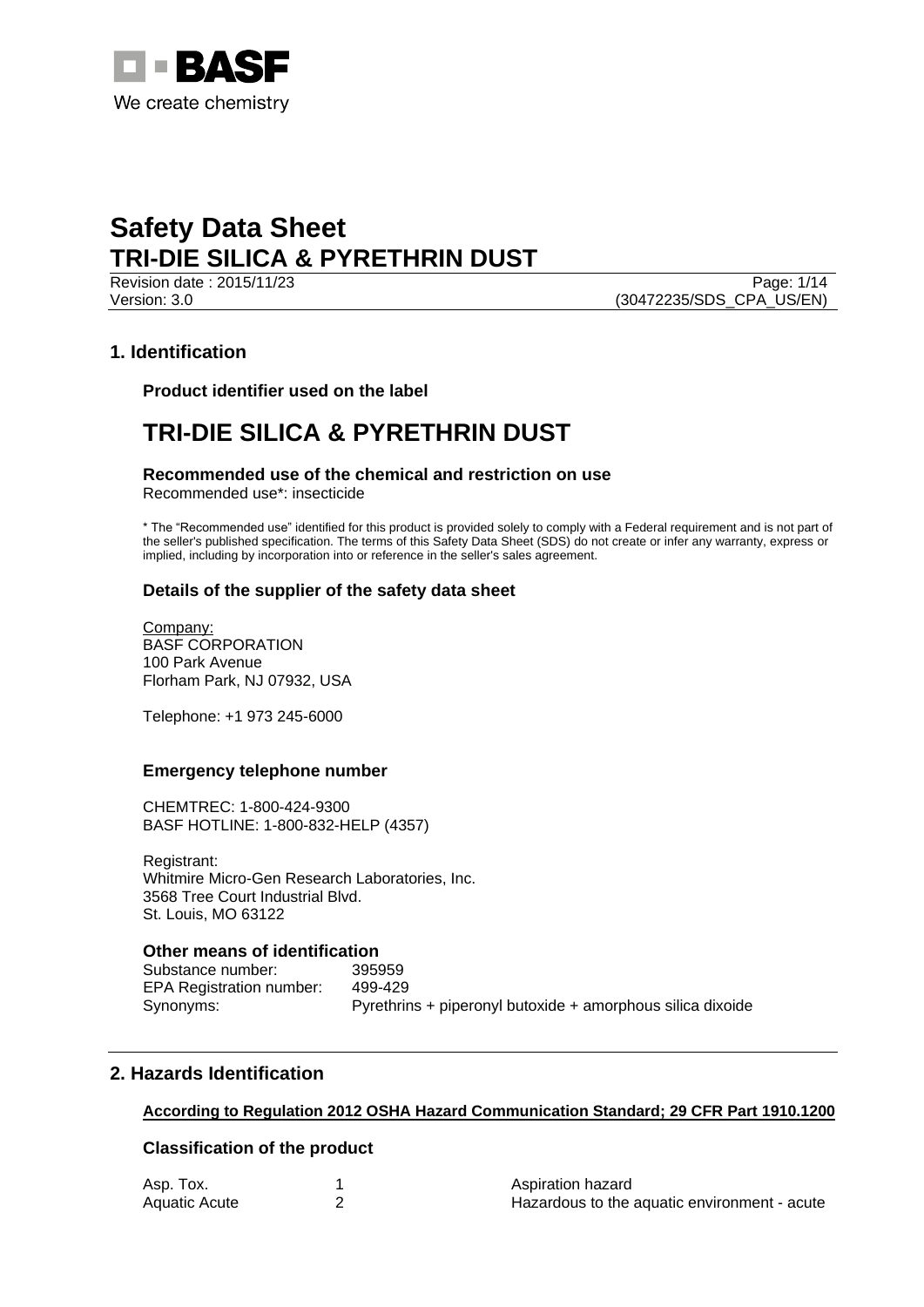**Revision date : 2015/11/23** Page: 2/14

Version: 3.0 (30472235/SDS\_CPA\_US/EN)

Aquatic Chronic 2 2 2 Hazardous to the aquatic environment - chronic

## **Label elements**

Pictogram:



Signal Word: Danger

| <b>Hazard Statement:</b>                      |                                                                                  |
|-----------------------------------------------|----------------------------------------------------------------------------------|
| H304                                          | May be fatal if swallowed and enters airways.                                    |
| H336                                          | May cause drowsiness or dizziness.                                               |
| H401                                          | Toxic to aquatic life.                                                           |
| H411                                          | Toxic to aquatic life with long lasting effects.                                 |
| <b>Precautionary Statements (Prevention):</b> |                                                                                  |
| P280                                          | Wear protective gloves.                                                          |
| P273                                          | Avoid release to the environment.                                                |
| P271                                          | Use only outdoors or in a well-ventilated area.                                  |
| P261                                          | Avoid breathing dust/fume/gas/mist/vapours/spray.                                |
| P264                                          | Wash with plenty of water and soap thoroughly after handling.                    |
| Precautionary Statements (Response):          |                                                                                  |
| P312                                          | Call a POISON CENTER or doctor/physician if you feel unwell.                     |
| P301 + P310                                   | IF SWALLOWED: Immediately call a POISON CENTER or                                |
|                                               | doctor/physician.                                                                |
| P304 + P340                                   | IF INHALED: Remove person to fresh air and keep comfortable for                  |
|                                               | breathing.                                                                       |
| P303 + P352                                   | IF ON SKIN (or hair): Wash with plenty of soap and water.                        |
| P332 + P313                                   | If skin irritation occurs: Get medical advice/attention.                         |
| P391                                          | Collect spillage.                                                                |
| P331                                          | Do NOT induce vomiting.                                                          |
| P362 + P364                                   | Take off contaminated clothing and wash it before reuse.                         |
| Precautionary Statements (Storage):           |                                                                                  |
| P403 + P233                                   | Store in a well-ventilated place. Keep container tightly closed.                 |
| P405                                          | Store locked up.                                                                 |
| Precautionary Statements (Disposal):          |                                                                                  |
| P501                                          | Dispose of contents/container to hazardous or special waste collection<br>point. |
|                                               |                                                                                  |

## **Hazards not otherwise classified**

Labeling of special preparations (GHS):

The following percentage of the mixture consists of components(s) with unknown hazards regarding the acute toxicity: 1 % dermal

The following percentage of the mixture consists of components(s) with unknown hazards regarding the acute toxicity: 1 % oral

The following percentage of the mixture consists of components(s) with unknown hazards regarding the acute toxicity: 4 - 5 % Inhalation - dust

This product is not combustible in the form in which it is shipped by the manufacturer, but may form a combustible dust through downstream activities (e.g. grinding, pulverizing) that reduce its particle size.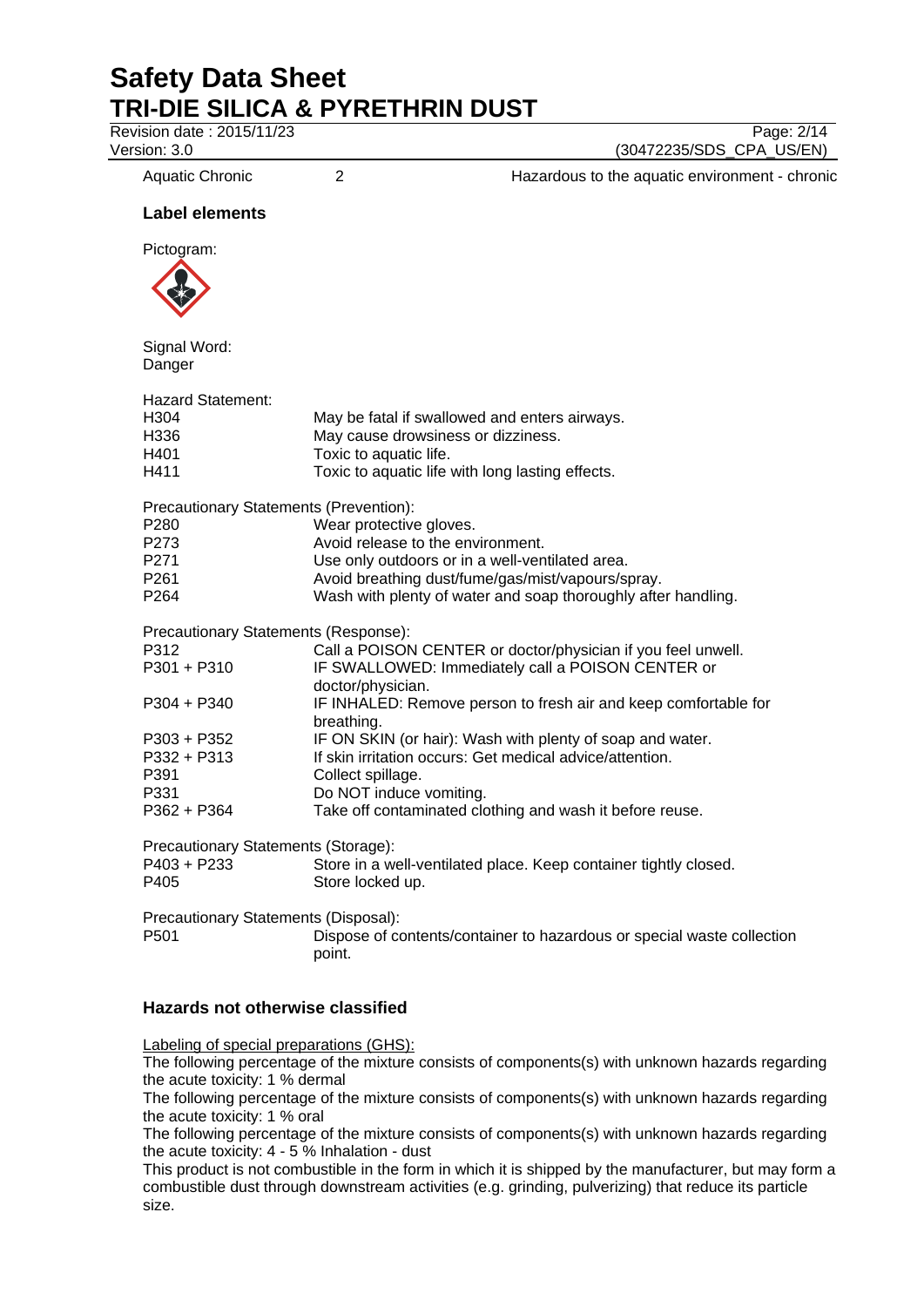Revision date : 2015/11/23

Version: 3.0 (30472235/SDS\_CPA\_US/EN)

## **According to Regulation 1994 OSHA Hazard Communication Standard; 29 CFR Part 1910.1200**

## **Emergency overview**

CAUTION: KEEP OUT OF REACH OF CHILDREN. KEEP OUT OF REACH OF DOMESTIC ANIMALS. HARMFUL IF INHALED. HARMFUL IF ABSORBED THROUGH SKIN. Moderately irritating to the eyes. Avoid inhalation of dusts. Avoid contact with the skin, eyes and clothing. Wash thoroughly after handling.

## **3. Composition / Information on Ingredients**

## **According to Regulation 2012 OSHA Hazard Communication Standard; 29 CFR Part 1910.1200**

| <b>CAS Number</b> | Weight %        | <b>Chemical name</b>                        |
|-------------------|-----------------|---------------------------------------------|
| 8003-34-7         | 1.0 $%$         | <b>Pyrethrins</b>                           |
| 51-03-6           | 10.0 $%$        | Piperonylbutoxide                           |
| 64742-47-8        | $25.0 - 50.0\%$ | Distillates (petroleum), hydrotreated light |
| 112926-00-8       | $40.0 \%$       | Silica gel, precipitated, crystalline free  |

## **According to Regulation 1994 OSHA Hazard Communication Standard; 29 CFR Part 1910.1200**

| <b>CAS Number</b> | Weight %     | <b>Chemical name</b>                        |
|-------------------|--------------|---------------------------------------------|
| 8003-34-7         | $1.0 \%$     | Pyrethrins                                  |
| 51-03-6           | 10.0 $%$     | Piperonylbutoxide                           |
| 112926-00-8       | $40.0 \%$    | Silica gel, precipitated, crystalline free  |
| 64742-47-8        | $>= 10.0\%$  | Distillates (petroleum), hydrotreated light |
|                   | $\leq$ 39.0% | Proprietary ingredients                     |

## **4. First-Aid Measures**

## **Description of first aid measures**

## **General advice:**

First aid providers should wear personal protective equipment to prevent exposure. Remove contaminated clothing. Move person to fresh air. If person is not breathing, call 911 or ambulance, then give artificial respiration, preferably mouth-to-mouth if possible. Call a poison control center or physician for treatment advice. Have the product container or label with you when calling a poison control center or doctor or going for treatment.

First aid personnel should pay attention to their own safety. If the patient is likely to become unconscious, place and transport in stable sideways position (recovery position). Immediately remove contaminated clothing.

## **If inhaled:**

Remove the affected individual into fresh air and keep the person calm.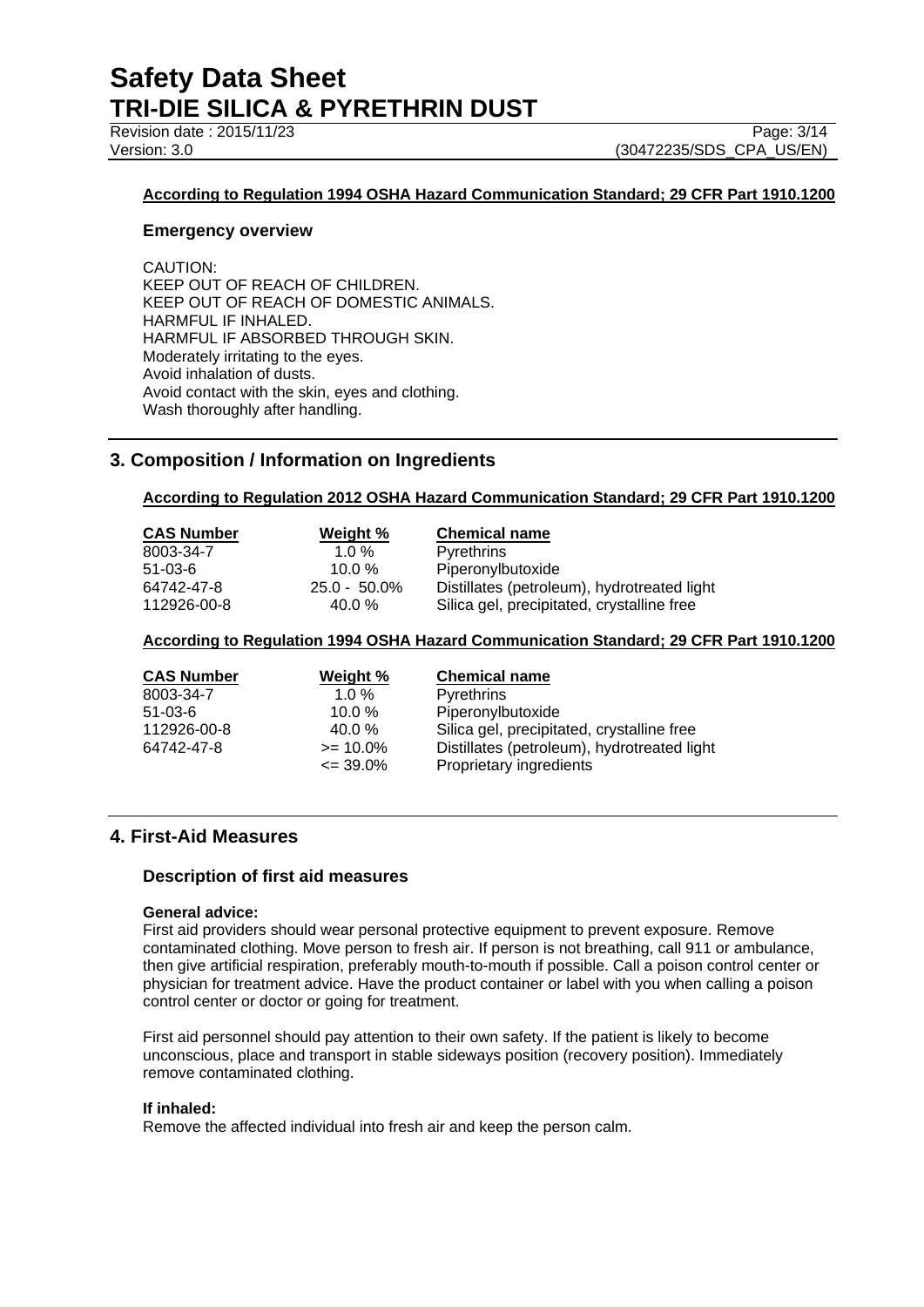Revision date : 2015/11/23 Page: 4/14

Keep patient calm, remove to fresh air, seek medical attention.

## **If on skin:**

Rinse skin immediately with plenty of water for 15 - 20 minutes.

Immediately wash thoroughly with soap and water, seek medical attention.

## **If in eyes:**

Hold eyes open and rinse slowly and gently with water for 15 to 20 minutes. Remove contact lenses, if present, after first 5 minutes, then continue rinsing.

Wash affected eyes for at least 15 minutes under running water with eyelids held open, consult an eye specialist.

## **If swallowed:**

Never induce vomiting or give anything by mouth if the victim is unconscious or having convulsions. Do not induce vomiting. Have person sip a glass of water if able to swallow.

Immediately rinse mouth and then drink 200-300 ml of water, seek medical attention. Do not induce vomiting due to aspiration hazard.

## **Most important symptoms and effects, both acute and delayed**

Symptoms: The most important known symptoms and effects are described in the labelling (see section 2) and/or in section 11., Further important symptoms and effects are so far not known. Hazards: Vomiting may cause aspiration pneumonia due to the ingredients.

## **Indication of any immediate medical attention and special treatment needed**

| Note to physician<br>Treatment: | Aspiration of this product during induced emesis can result in lung<br>injury. If evacuation of stomach contents is considered necessary, use<br>method least likely to cause aspiration, such as gastric lavage after<br>endotracheal intubation. |
|---------------------------------|----------------------------------------------------------------------------------------------------------------------------------------------------------------------------------------------------------------------------------------------------|
| Treatment:                      | Treat according to symptoms (decontamination, vital functions), no<br>known specific antidote.                                                                                                                                                     |

## **5. Fire-Fighting Measures**

## **Extinguishing media**

Suitable extinguishing media: foam, dry powder, carbon dioxide

## **Special hazards arising from the substance or mixture**

Hazards during fire-fighting: carbon monoxide, carbon dioxide, If product is heated above decomposition temperature, toxic vapours will be released. The substances/groups of substances mentioned can be released in case of fire.

## **Advice for fire-fighters**

Protective equipment for fire-fighting: Firefighters should be equipped with self-contained breathing apparatus and turn-out gear.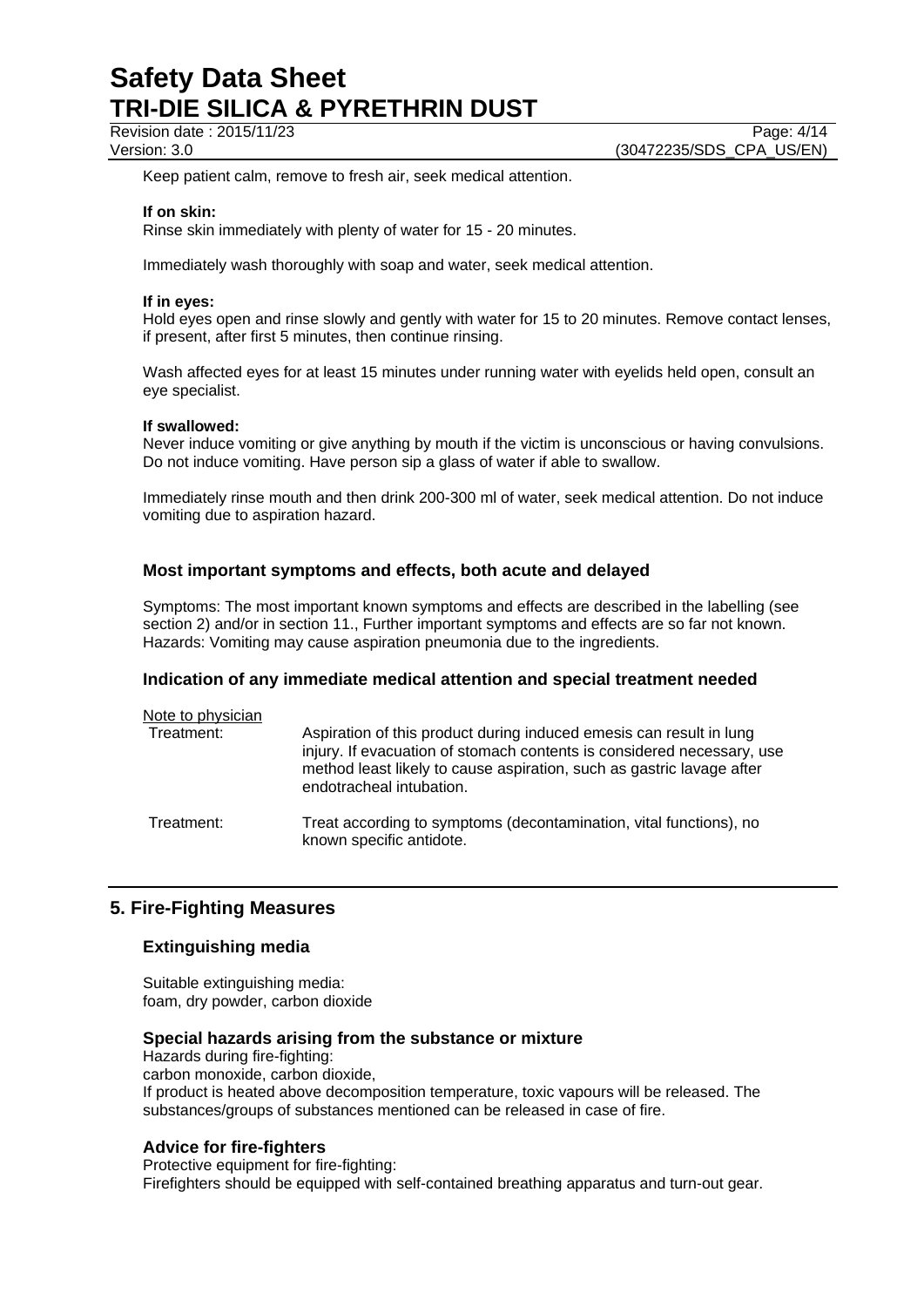Revision date : 2015/11/23 Page: 5/14<br>Version: 3.0 (30472235/SDS\_CPA\_US/EN)

## **Further information:**

Evacuate area of all unnecessary personnel. Contain contaminated water/firefighting water. Do not allow to enter drains or waterways. Dusty conditions may ignite explosively in the presence of an ignition source causing flash fire.

(30472235/SDS\_CPA\_US/EN)

## **6. Accidental release measures**

## Further accidental release measures:

Avoid dispersal of dust in the air (i.e., clearing dust surfaces with compressed air). Avoid the formation and build-up of dust - danger of dust explosion. Dust in sufficient concentration can result in an explosive mixture in air. Handle to minimize dusting and eliminate open flame and other sources of ignition.

## **Personal precautions, protective equipment and emergency procedures**

Take appropriate protective measures. Clear area. Shut off source of leak only under safe conditions. Extinguish sources of ignition nearby and downwind. Ensure adequate ventilation. Wear suitable personal protective clothing and equipment.

## **Environmental precautions**

Do not discharge into the subsoil/soil. Do not discharge into drains/surface waters/groundwater. Contain contaminated water/firefighting water. A spill of or in excess of the reportable quantity requires notification to state, local and national emergency authorities. This product is regulated by CERCLA ('Superfund').

## **Methods and material for containment and cleaning up**

Dike spillage. Pick up with suitable absorbent material. Spilled substance/product should be recovered and applied according to label rates whenever possible. If application of spilled substance/product is not possible, then spills should be contained, solidified, and placed in suitable containers for disposal. After decontamination, spill area can be washed with water. Collect wash water for approved disposal.

For small amounts: Contain with dust binding material and dispose of.

For large amounts: Sweep/shovel up.

Avoid raising dust. Dispose of absorbed material in accordance with regulations. Collect waste in suitable containers, which can be labeled and sealed. Clean contaminated floors and objects thoroughly with water and detergents, observing environmental regulations.

## **7. Handling and Storage**

## **Precautions for safe handling**

RECOMMENDATIONS ARE FOR MANUFACTURING, COMMERCIAL BLENDING, AND PACKAGING WORKERS. PESTICIDE APPLICATORS & WORKERS must refer to the Product Label and Directions for Use attached to the product. Provide good ventilation of working area (local exhaust ventilation if necessary). Keep away from sources of ignition - No smoking. Keep container tightly sealed. Protect against heat. Handle and open container with care. Do not open until ready to use. Once container is opened, content should be used as soon as possible. Provide means for controlling leaks and spills. Follow label warnings even after container is emptied. The substance/ product may be handled only by appropriately trained personnel. Avoid all direct contact with the substance/product. Avoid contact with the skin, eyes and clothing. Avoid inhalation of dusts/mists/vapours. Wear suitable personal protective clothing and equipment.

## Protection against fire and explosion:

The relevant fire protection measures should be noted. Fire extinguishers should be kept handy. Avoid all sources of ignition: heat, sparks, open flame. Avoid extreme heat. Ground all transfer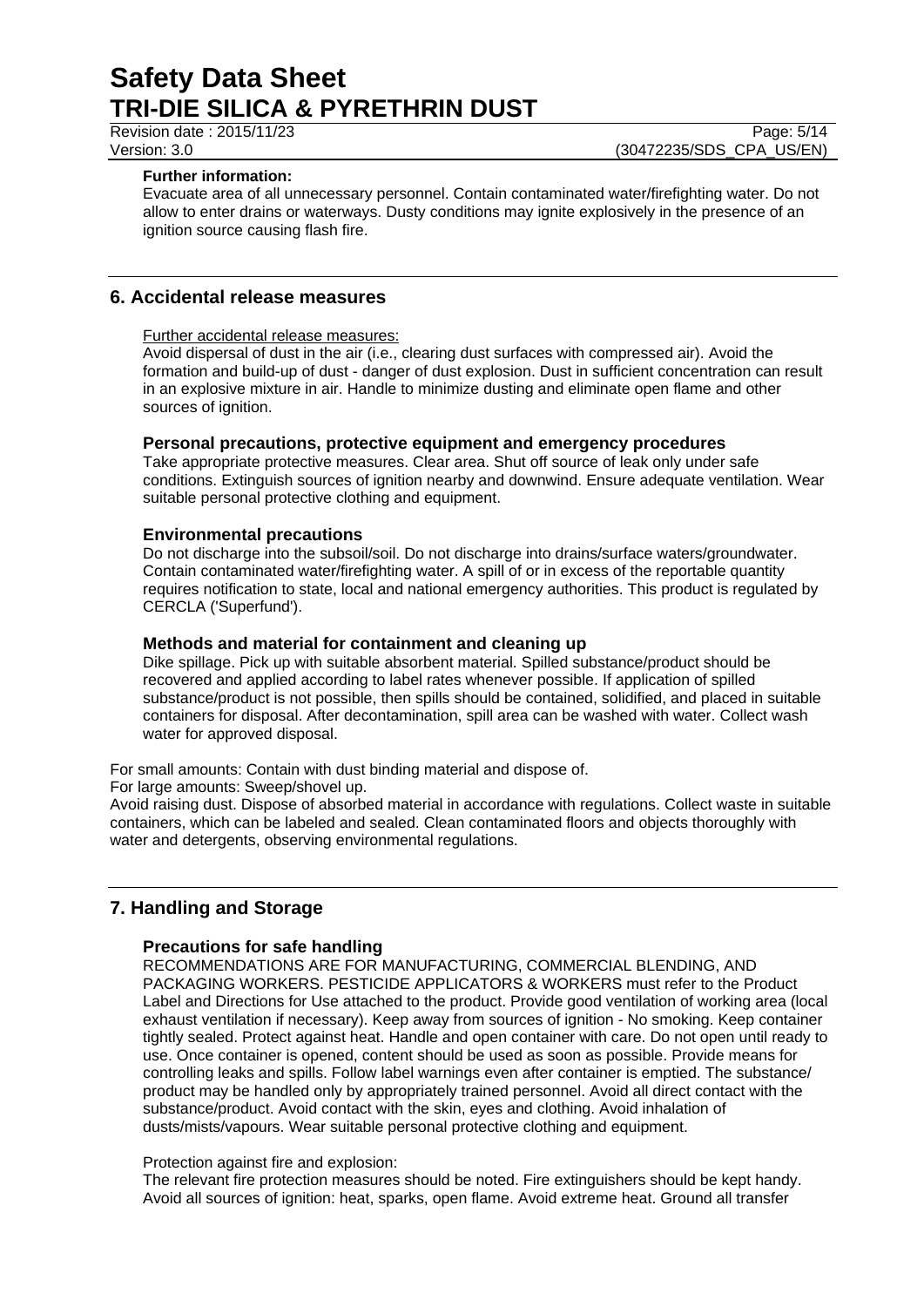Revision date : 2015/11/23 Page: 6/14

## Version: 3.0 (30472235/SDS\_CPA\_US/EN)

equipment properly to prevent electrostatic discharge. Electrostatic discharge may cause ignition. Avoid dust formation. Dust in sufficient concentration can result in an explosive mixture in air. Handle to minimize dusting and eliminate open flame and other sources of ignition. Routine housekeeping should be instituted to ensure that dusts do not accumulate on surfaces. Dry powders can build static electricity charges when subjected to the friction of transfer and mixing operations. Provide adequate precautions, such as electrical grounding and bonding, or inert atmospheres. Refer to NFPA 654, Standard for the Prevention of Fire and Dust Explosions from the Manufacturing, Processing, and Handling of Combustible Particulate Solids (2013 Edition) for safe handling.

## **Conditions for safe storage, including any incompatibilities**

Segregate from incompatible substances. Segregate from foods and animal feeds. Segregate from textiles and similar materials.

Further information on storage conditions: Keep only in the original container in a cool, dry, wellventilated place away from ignition sources, heat or flame. Protect containers from physical damage. Protect against contamination. The authority permits and storage regulations must be observed.

Storage stability:

May be kept indefinitely if stored properly. If an expiry date is mentioned on the packaging/label this takes priority over the statements on storage duration in this safety data sheet.

## **8. Exposure Controls/Personal Protection**

**Users of a pesticidal product should refer to the product label for personal protective equipment requirements.**

## **Components with occupational exposure limits**

| <b>Pyrethrins</b>                              | OSHA PEL<br><b>ACGIH TLV</b> | PEL 5 mg/m3 ; TWA value 5 mg/m3 ;<br>TWA value 5 mg/m3 ;                                                                                                                                                                                                                                     |
|------------------------------------------------|------------------------------|----------------------------------------------------------------------------------------------------------------------------------------------------------------------------------------------------------------------------------------------------------------------------------------------|
| Distillates (petroleum),<br>hydrotreated light | <b>ACGIH TLV</b>             | TWA value 200 mg/m3 Non-aerosol (total<br>hydrocarbon vapor);<br>Application restricted to conditions in which there<br>are negligible aerosol exposures.<br>Skin Designation Non-aerosol (total<br>hydrocarbon vapor);<br>The substance can be absorbed through the skin.                   |
| Silica gel, precipitated,<br>crystalline free  | OSHA PEL                     | TWA value 6 mg/m3 ; TWA value $0.8$ mg/m3 ;<br>The exposure limit is calculated from the<br>equation, 80/(%SiO2), using a value of 100%<br>SiO2. Lower percentages of SiO2 will yield higher<br>exposure limits.<br>TWA value 20 millions of particles per cubic foot<br>of air $\therefore$ |

## **Advice on system design:**

Whenever possible, engineering controls should be used to minimize the need for personal protective equipment. It is recommended that all dust control equipment such as local exhaust ventilation and material transport systems involved in handling of this product contain explosion relief vents or an explosion suppression system or an oxygen deficient environment. Ensure that dusthandling systems (such as exhaust ducts, dust collectors, vessels, and processing equipment) are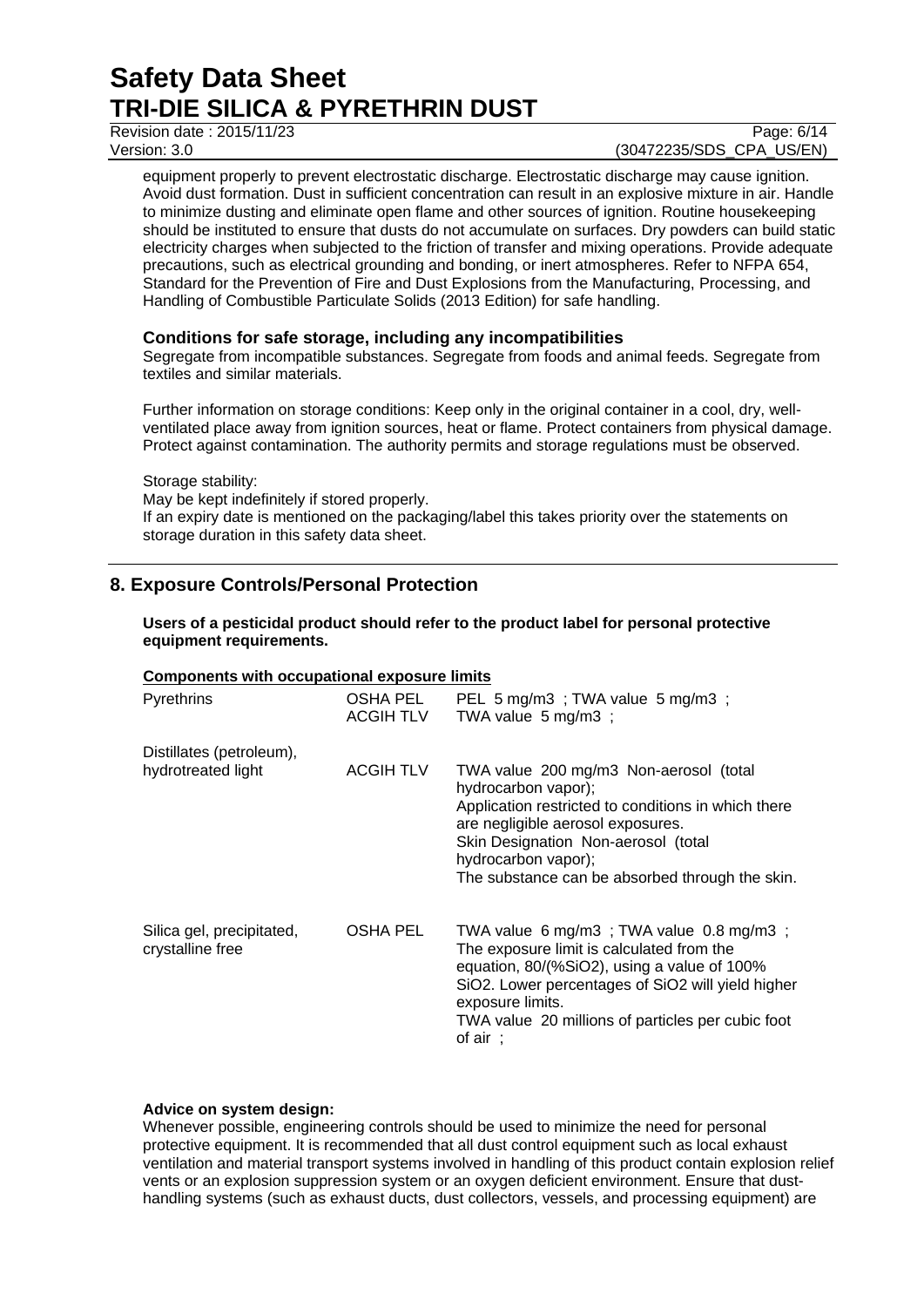Revision date : 2015/11/23 Page: 7/14

Version: 3.0 (30472235/SDS\_CPA\_US/EN)

designed in a manner to prevent the escape of dust into the work area (i.e., there is no leakage from the equipment). Use only appropriately classified electrical equipment and powered industrial trucks.

## **Personal protective equipment**

## **RECOMMENDATIONS FOR MANUFACTURING, COMMERCIAL BLENDING, AND PACKAGING WORKERS:**

## **Respiratory protection:**

Wear respiratory protection if ventilation is inadequate. Wear a NIOSH-certified (or equivalent) organic vapour/particulate respirator. For situations where the airborne concentrations may exceed the level for which an air purifying respirator is effective, or where the levels are unknown or Immediately Dangerous to Life or Health (IDLH), use NIOSH-certified full facepiece pressure demand self-contained breathing apparatus (SCBA) or a full facepiece pressure demand supplied-air respirator (SAR) with escape provisions.

## **Hand protection:**

Chemical resistant protective gloves, Protective glove selection must be based on the user's assessment of the workplace hazards.

#### **Eye protection:**

Safety glasses with side-shields. Tightly fitting safety goggles (chemical goggles). Wear face shield if splashing hazard exists.

#### **Body protection:**

Body protection must be chosen depending on activity and possible exposure, e.g. head protection, apron, protective boots, chemical-protection suit.

## **General safety and hygiene measures:**

RECOMMENDATIONS FOR MANUFACTURING, COMMERCIAL BLENDING, AND PACKAGING WORKERS Wear long sleeved work shirt and long work pants in addition to other stated personal protective equipment. Work place should be equipped with a shower and an eye wash. Handle in accordance with good industrial hygiene and safety practice. Personal protective equipment should be decontaminated prior to reuse. Gloves must be inspected regularly and prior to each use. Replace if necessary (e.g. pinhole leaks). Take off immediately all contaminated clothing. Store work clothing separately. Hands and/or face should be washed before breaks and at the end of the shift. No eating, drinking, smoking or tobacco use at the place of work. Keep away from food, drink and animal feeding stuffs.

## **9. Physical and Chemical Properties**

| Form:                       | powder                                                                |
|-----------------------------|-----------------------------------------------------------------------|
| Odour:                      | characteristic                                                        |
| Odour threshold:<br>Colour: | Not determined due to potential health hazard by inhalation.<br>white |
| pH value:                   | The product has not been tested.                                      |
| Melting point:              | The product has not been tested.                                      |
| Boiling point:              | The product has not been tested.                                      |
| Flash point:                | >70 °C                                                                |
|                             | Information based on the main                                         |
|                             | components.                                                           |
| Flammability:               | not determined                                                        |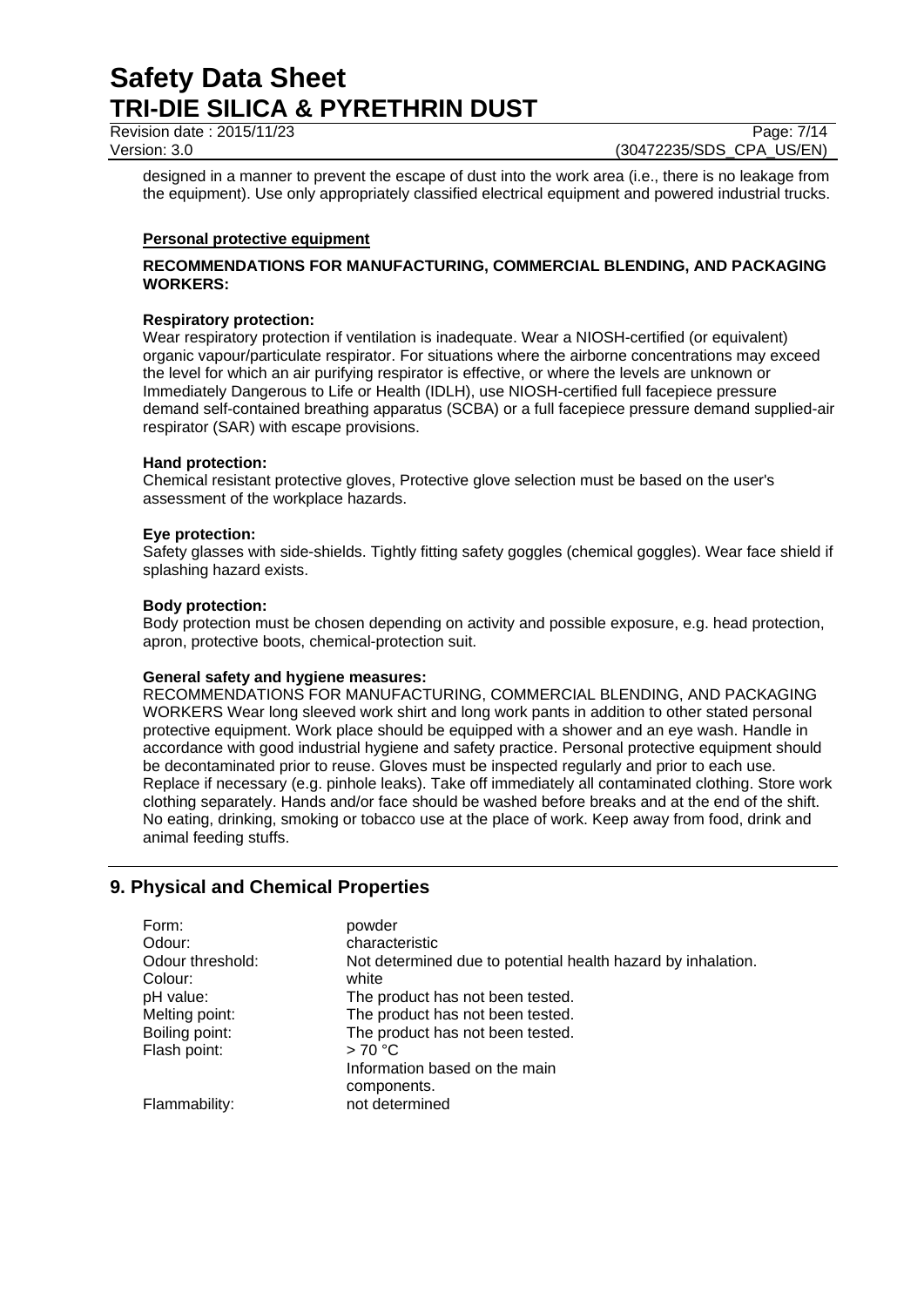Revision date : 2015/11/23 Page: 8/14 Version: 3.0 (30472235/SDS\_CPA\_US/EN) Lower explosion limit: As a result of our experience with this product and our knowledge of its composition we do not expect any hazard as long as the product is used appropriately and in accordance with the intended use. Upper explosion limit: As a result of our experience with this product and our knowledge of its composition we do not expect any hazard as long as the product is used appropriately and in accordance with the intended use. Vapour pressure: The product has not been tested. Density: approx. 0.28 g/cm3 (approx. 21.1 °C) Vapour density: not applicable Partitioning coefficient noctanol/water (log Pow): not applicable Self-ignition temperature: Based on its structural properties the product is not classified as selfigniting. Thermal decomposition: carbon monoxide, carbon dioxide Stable at ambient temperature. If product is heated above decomposition temperature toxic vapours may be released. To avoid thermal decomposition, do not overheat. Viscosity, dynamic: not applicable, the product is a solid Solubility in water: dispersible Evaporation rate: not applicable Other Information: If necessary, information on other physical and chemical parameters is indicated in this section.

## **10. Stability and Reactivity**

## **Reactivity**

No hazardous reactions if stored and handled as prescribed/indicated.

Corrosion to metals: Corrosive effects to metal are not anticipated.

Oxidizing properties: not fire-propagating

## **Chemical stability**

The product is stable if stored and handled as prescribed/indicated.

## **Possibility of hazardous reactions**

The product is chemically stable.

## **Conditions to avoid**

Avoid all sources of ignition: heat, sparks, open flame. Avoid prolonged storage. Avoid electro-static discharge. Avoid contamination. Avoid prolonged exposure to extreme heat. Avoid extreme temperatures. This product may form an explosive mixture if: 1. the dust is suspended in the atmosphere as a dust cloud AND 2. the concentration of the dust is above the lower explosion limit (LEL) AND 3. the limiting oxygen concentration (LOC) is exceeded.

## **Incompatible materials**

strong oxidizing agents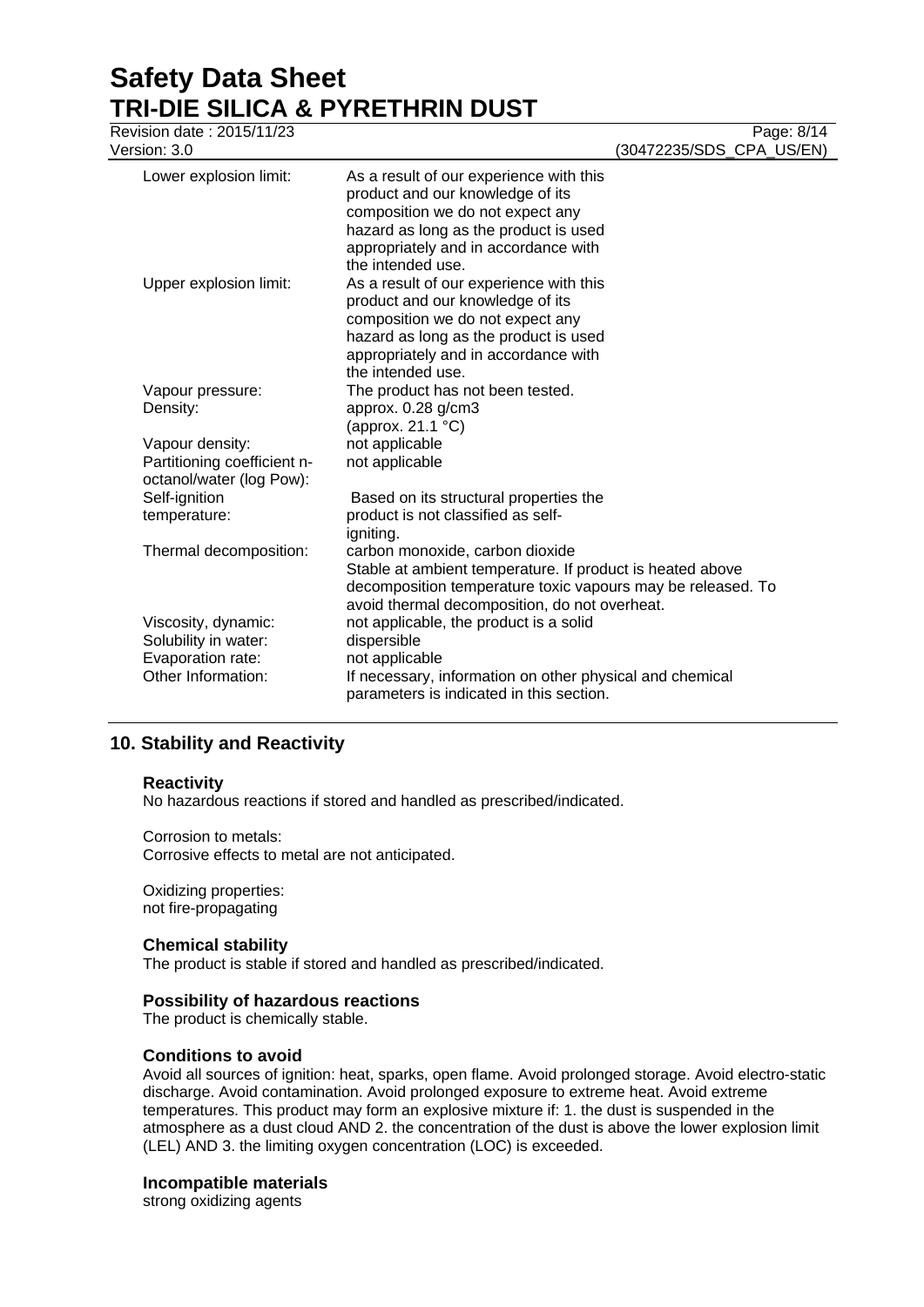Revision date : 2015/11/23 Page: 9/14

Version: 3.0 (30472235/SDS\_CPA\_US/EN)

## **Hazardous decomposition products**

Decomposition products:

No hazardous decomposition products if stored and handled as prescribed/indicated., Prolonged thermal loading can result in products of degradation being given off.

Thermal decomposition: Possible thermal decomposition products: carbon monoxide, carbon dioxide Stable at ambient temperature. If product is heated above decomposition temperature toxic vapours may be released. To avoid thermal decomposition, do not overheat.

## **11. Toxicological information**

## **Primary routes of exposure**

Routes of entry for solids and liquids are ingestion and inhalation, but may include eye or skin contact. Routes of entry for gases include inhalation and eye contact. Skin contact may be a route of entry for liquefied gases.

## **Acute Toxicity/Effects**

Acute toxicity

Assessment of acute toxicity: Relatively nontoxic after single ingestion. Slightly toxic after short-term skin contact. Relatively nontoxic after short-term inhalation.

Oral

Type of value: LD50 Species: rat (male/female) Value: > 5,000 mg/kg No mortality was observed.

Inhalation Type of value: LC50 Species: rat (male/female) Value: > 4.3 mg/l (Directive 92/69/EEC, B.2) Tested as dust aerosol. Highest concentration capable of testing. No mortality was observed.

Dermal Type of value: LD50 Species: rabbit Value: > 2,000 mg/kg No mortality was observed.

## **Assessment other acute effects**

Assessment of STOT single:

Based on the available information there is no specific target organ toxicity to be expected after a single exposure.

The product has not been tested. The statement has been derived from the properties of the individual components.

#### Irritation / corrosion

Assessment of irritating effects: May cause moderate but temporary irritation to the eyes. May cause slight irritation to the skin.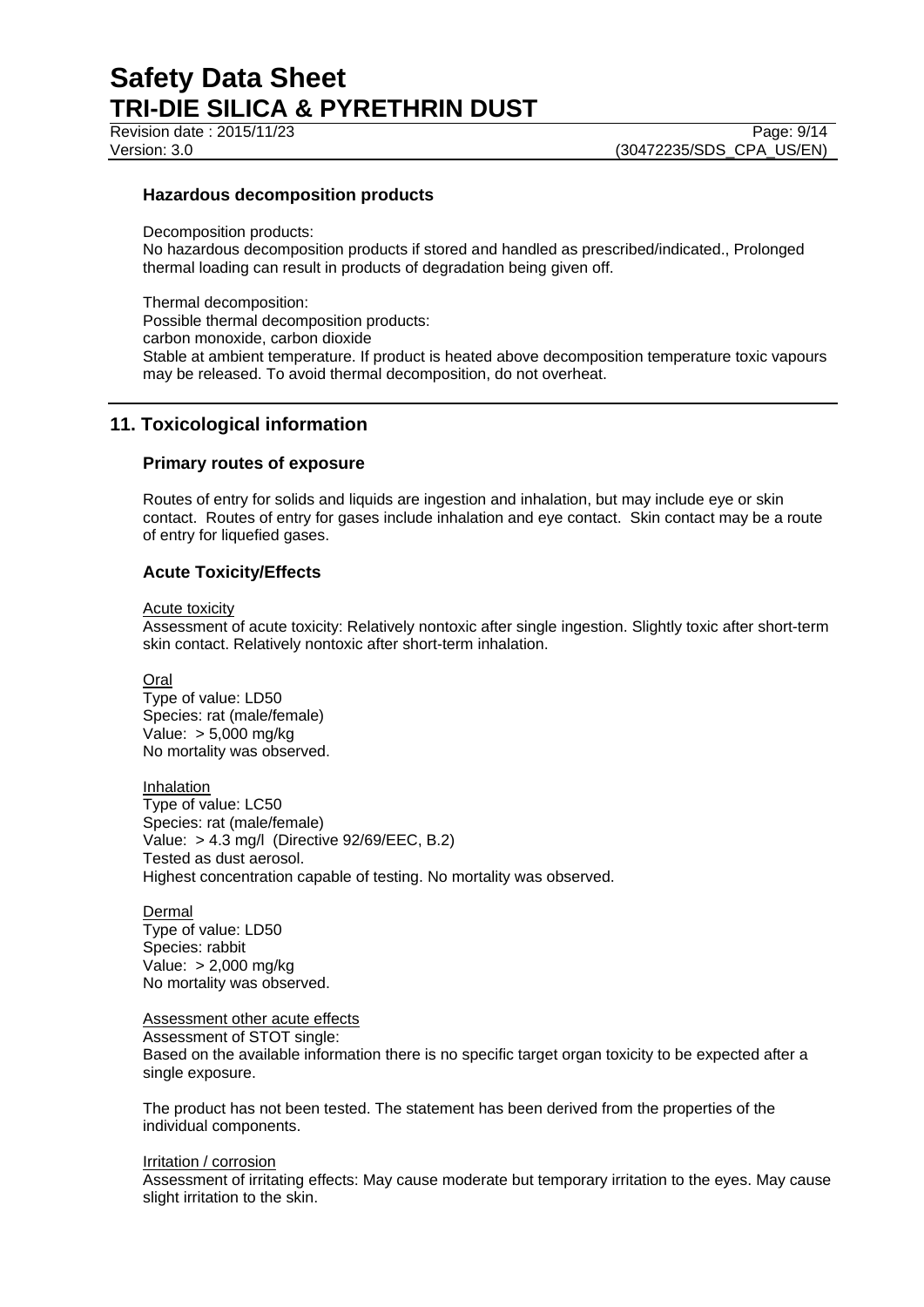Revision date : 2015/11/23 Page: 10/14 Version: 3.0 (30472235/SDS\_CPA\_US/EN)

Skin Species: rabbit Result: non-irritant

Eye Species: rabbit Result: non-irritant

#### **Sensitization**

Assessment of sensitization: Skin sensitizing effects were not observed in animal studies.

modified Buehler test Species: guinea pig Result: Skin sensitizing effects were not observed in animal studies.

## **Aspiration Hazard**

The product has not been tested. The statement has been derived from the properties of the individual components. May also damage the lung at swallowing (aspiration hazard).

## **Chronic Toxicity/Effects**

#### Repeated dose toxicity

Assessment of repeated dose toxicity: The product has not been tested. The statement has been derived from the properties of the individual components.

#### *Information on: Piperonylbutoxide*

*Assessment of repeated dose toxicity: The substance may cause damage to the liver after repeated ingestion of high doses, as shown in animal studies. The substance may cause damage to the liver after repeated inhalation of high doses. Repeated dermal uptake of the substance did not cause substance-related effects.*

----------------------------------

## Genetic toxicity

Assessment of mutagenicity: The product has not been tested. The statement has been derived from the properties of the individual components. Mutagenicity tests revealed no genotoxic potential.

## **Carcinogenicity**

Assessment of carcinogenicity: The product has not been tested. The statement has been derived from the properties of the individual components.

#### *Information on: pyrethrum*

*Assessment of carcinogenicity: The results of various animal studies gave no indication of a carcinogenic effect. The product has not been tested. The statement has been derived from the properties of the individual components. Not Likely to Be Carcinogenic to Humans.*

## *Information on: Piperonyl butoxide*

*Assessment of carcinogenicity: In long-term studies in rats and mice in which the substance was given by feed, a carcinogenic effect was not observed. The US EPA has classified this substance with the rating of 'C', possible human carcinogen.* ----------------------------------

Reproductive toxicity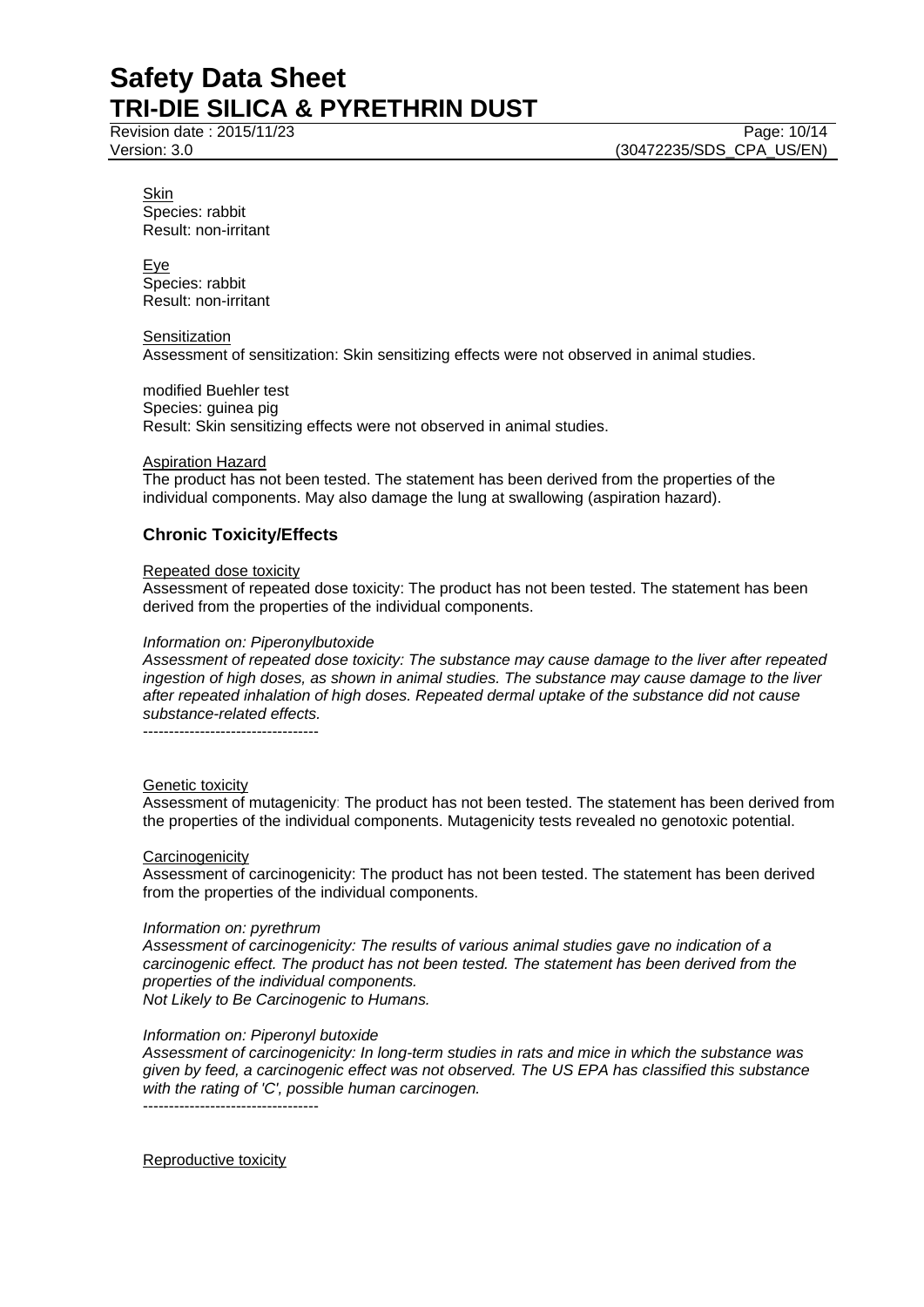Revision date : 2015/11/23 Page: 11/14

Version: 3.0 (30472235/SDS\_CPA\_US/EN)

Assessment of reproduction toxicity: The product has not been tested. The statement has been derived from the properties of the individual components. The results of animal studies gave no indication of a fertility impairing effect.

#### **Teratogenicity**

Assessment of teratogenicity: The product has not been tested. The statement has been derived from the properties of the individual components. Animal studies gave no indication of a developmental toxic effect at doses that were not toxic to the parental animals.

#### Other Information

Misuse can be harmful to health.

## **Symptoms of Exposure**

The most important known symptoms and effects are described in the labelling (see section 2) and/or in section 11., Further important symptoms and effects are so far not known.

## **12. Ecological Information**

## **Toxicity**

Aquatic toxicity Assessment of aquatic toxicity: Very toxic to aquatic life with long lasting effects. The product has not been tested. The statement has been derived from the properties of the individual components.

#### Toxicity to fish

*Information on: pyrethrum LC50 (96 h) 0.0052 mg/l, Oncorhynchus mykiss (static) LC50 (96 h) 0.01 mg/l, Lepomis macrochirus*

*Information on: Piperonyl butoxide LC50 (96 h) 6.12 mg/l, Oncorhynchus mykiss (other)*

*Information on: Distillates (petroleum), hydrotreated light LL50 (96 h) 2 - 5 mg/l, Oncorhynchus mykiss (OECD Guideline 203, semistatic) The product has low solubility in the test medium. A saturated solution has been tested. The product has not been tested. The statement has been derived from substances/products of a similar structure or composition. Nominal values (confirmed by concentration control analytics)* ----------------------------------

#### Aquatic invertebrates

*Information on: pyrethrum EC50 (48 h) 0.012 mg/l, Daphnia magna EC50 (48 h) 0.0014 mg/l, Mysidopsis bahia*

*Information on: Piperonyl butoxide EC50 (48 h) 0.51 mg/l, Daphnia magna (other)*

*Information on: Distillates (petroleum), hydrotreated light EL50 (48 h) 1.4 mg/l, Daphnia magna (OECD Guideline 202, part 1, static)*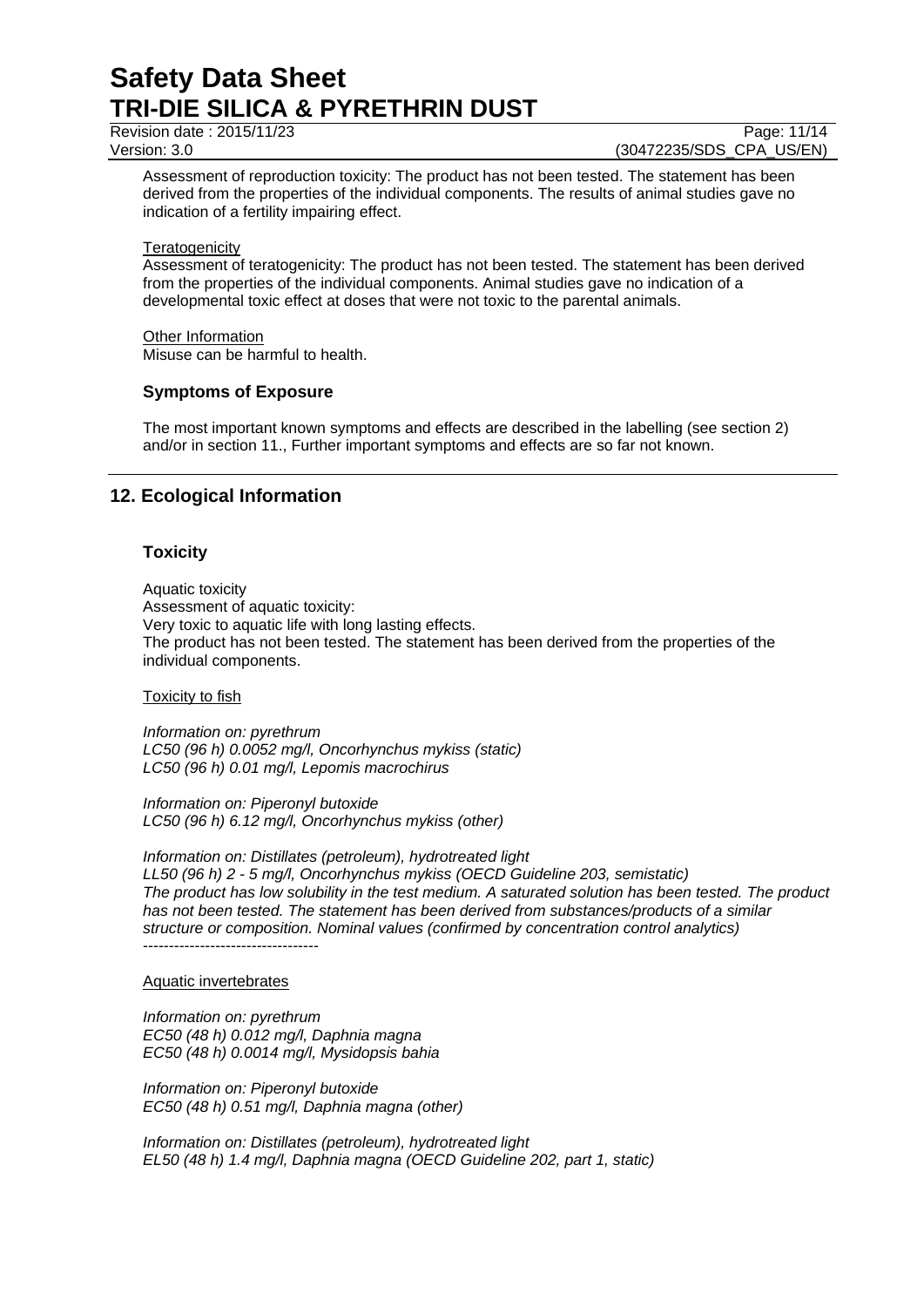Revision date : 2015/11/23 Page: 12/14

Version: 3.0 (30472235/SDS\_CPA\_US/EN)

*The details of the toxic effect relate to the nominal concentration. The product has low solubility in the test medium. A saturated solution has been tested. The product has not been tested. The statement has been derived from substances/products of a similar structure or composition.* ----------------------------------

Aquatic plants

*Information on: Piperonyl butoxide EC50, Chlorella fusca (other)*

*Information on: Distillates (petroleum), hydrotreated light*

*EL50 (72 h) 1 - 3 mg/l (growth rate), Pseudokirchneriella subcapitata (OECD Guideline 201, static) The details of the toxic effect relate to the nominal concentration. The product has low solubility in the test medium. A saturated solution has been tested. The product has not been tested. The statement has been derived from substances/products of a similar structure or composition. No observed effect concentration (72 h) 1 mg/l (growth rate), Pseudokirchneriella subcapitata (OECD Guideline 201, static)*

*The details of the toxic effect relate to the nominal concentration. The product has low solubility in the test medium. A saturated solution has been tested. The product has not been tested. The statement has been derived from substances/products of a similar structure or composition.*

----------------------------------

## **Persistence and degradability**

Assessment biodegradation and elimination (H2O) The product has not been tested. The statement has been derived from the properties of the individual components.

Assessment biodegradation and elimination (H2O)

*Information on: pyrethrum*

*Not readily biodegradable (by OECD criteria).*

----------------------------------

## **Bioaccumulative potential**

Assessment bioaccumulation potential The product has not been tested. The statement has been derived from the properties of the individual components.

Bioaccumulation potential

*Information on: pyrethrum*

*Bioconcentration factor: 471 Accumulation in organisms is not to be expected.* ----------------------------------

## **Mobility in soil**

Assessment transport between environmental compartments The product has not been tested. The statement has been derived from the properties of the individual components.

*Information on: pyrethrum*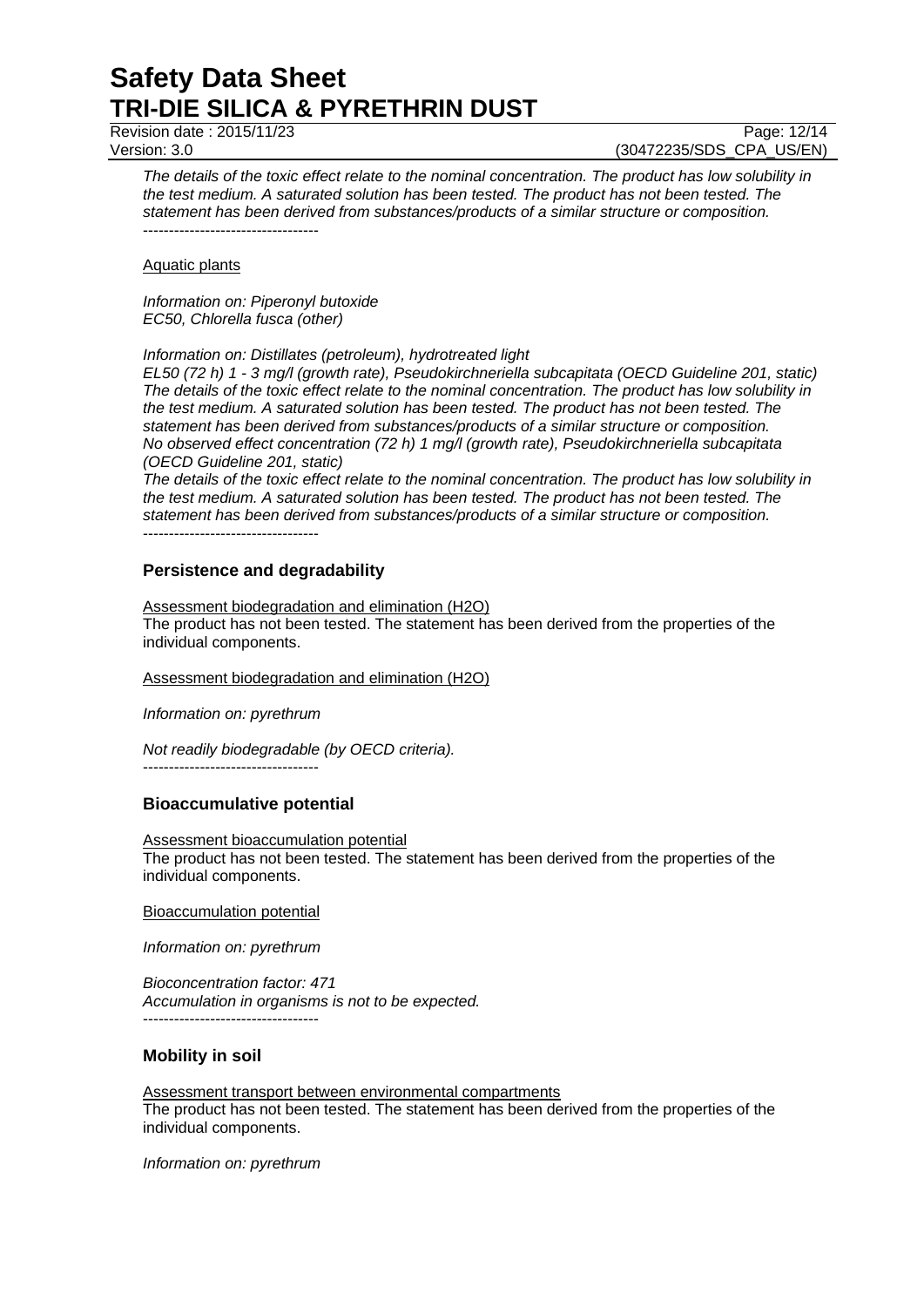Revision date : 2015/11/23 Page: 13/14

Version: 3.0 (30472235/SDS\_CPA\_US/EN)

*Following exposure to soil, adsorption to solid soil particles is probable, therefore contamination of groundwater is not expected.* ----------------------------------

**Additional information**

Other ecotoxicological advice: Do not discharge product into the environment without control.

## **13. Disposal considerations**

## **Waste disposal of substance:**

Pesticide wastes are regulated. If pesticide wastes cannot be disposed of according to label instructions, contact the State Pesticide or Environmental Control Agency or the Hazardous Waste representative at the nearest EPA Regional Office for guidance.

## **Container disposal:**

Rinse thoroughly at least three times (triple rinse) in accordance with EPA recommendations. Consult state or local disposal authorities for approved alternative procedures such as container recycling. Recommend crushing, puncturing or other means to prevent unauthorized use of used containers.

## **14. Transport Information**

**Land transport** USDOT

Not classified as a dangerous good under transport regulations

## **Sea transport** IMDG

Not classified as a dangerous good under transport regulations

#### **Air transport** IATA/ICAO

Not classified as a dangerous good under transport regulations

## **Further information**

DOT: This product is regulated if the amount in a single receptacle exceeds the Reportable Quantity (RQ). Please refer to Section 15 of this MSDS for the RQ for this product.

## **15. Regulatory Information**

## **Federal Regulations**

**Registration status:** Chemical TSCA, US blocked / not listed

Crop Protection TSCA, US released / exempt

**EPCRA 311/312 (Hazard categories):** Acute: Chronic